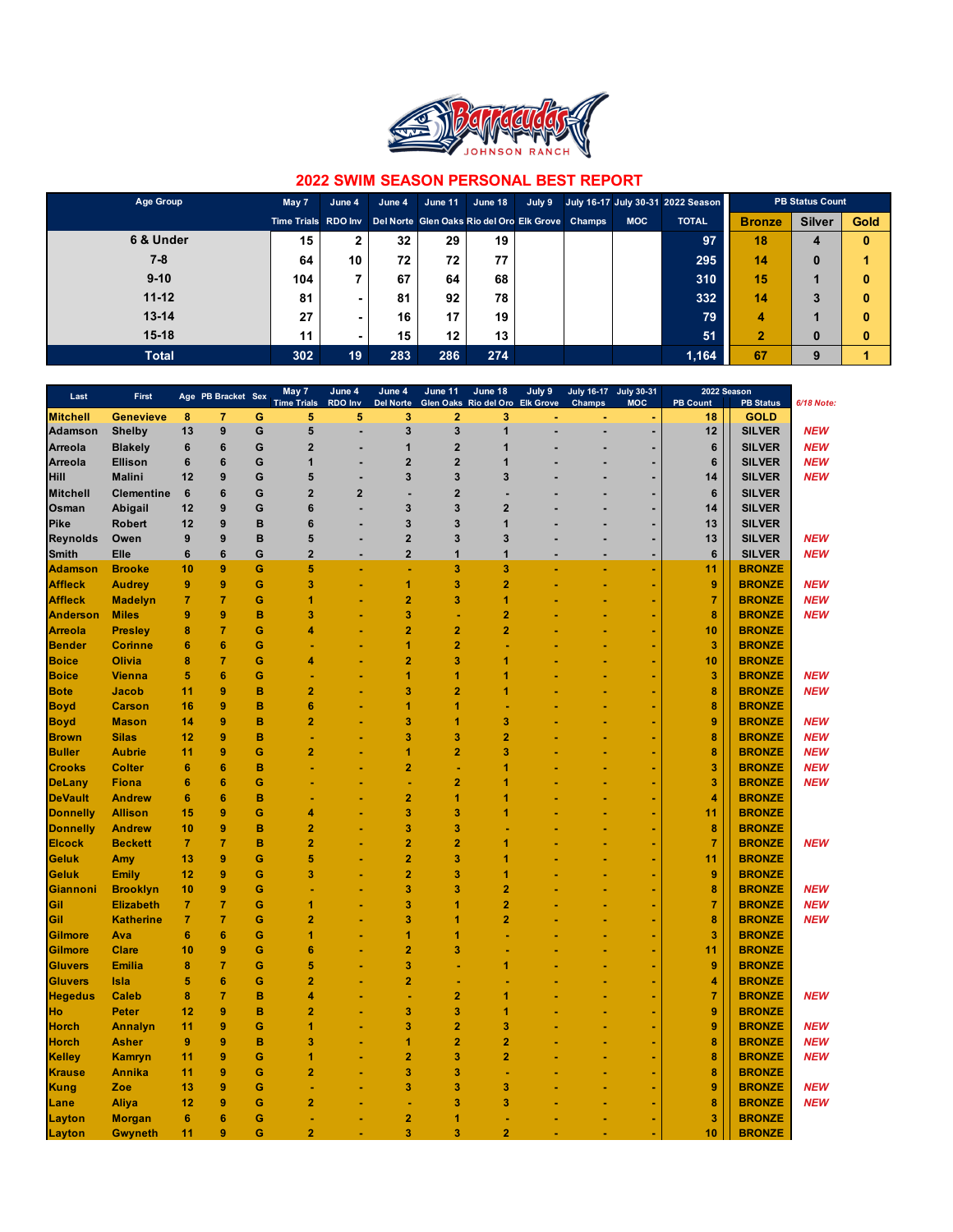

| Age Group    | May 7               | June 4 | June 4 | June 11 | June 18                                          | July 9 |            | July 16-17 July 30-31 2022 Season | <b>PB Status Count</b> |               |             |
|--------------|---------------------|--------|--------|---------|--------------------------------------------------|--------|------------|-----------------------------------|------------------------|---------------|-------------|
|              | Time Trials RDO Inv |        |        |         | Del Norte Glen Oaks Rio del Oro Elk Grove Champs |        | <b>MOC</b> | <b>TOTAL</b>                      | <b>Bronze</b>          | <b>Silver</b> | <b>Gold</b> |
| 6 & Under    | 15                  |        | 32     | 29      | 19                                               |        |            | 97                                | 18                     | 4             | $\bf{0}$    |
| 7-8          | 64                  | 10     | 72     | 72      | 77                                               |        |            | 295                               | 14                     | $\bf{0}$      |             |
| $9 - 10$     | 104                 |        | 67     | 64      | 68                                               |        |            | 310                               | 15                     |               | $\bf{0}$    |
| $11 - 12$    | 81                  | -      | 81     | 92      | 78                                               |        |            | 332                               | 14                     | 3             | $\bf{0}$    |
| $13 - 14$    | 27                  |        | 16     | 17      | 19                                               |        |            | 79                                | 4                      |               | $\bf{0}$    |
| $15-18$      | 11                  |        | 15     | $12 \,$ | 13                                               |        |            | 51                                | $\overline{2}$         | $\bf{0}$      | $\bf{0}$    |
| <b>Total</b> | 302                 | 19     | 283    | 286     | 274                                              |        |            | 1,164                             | 67                     | 9             |             |

| Last                   | First            |                 | Age PB Bracket Sex |   | May 7              | June 4         | June 4                   | June 11                  | June 18                         | July 9 | July 16-17 July 30-31 |                          |                 | 2022 Season      |            |
|------------------------|------------------|-----------------|--------------------|---|--------------------|----------------|--------------------------|--------------------------|---------------------------------|--------|-----------------------|--------------------------|-----------------|------------------|------------|
|                        |                  |                 |                    |   | <b>Time Trials</b> | <b>RDO Inv</b> | <b>Del Norte</b>         |                          | Glen Oaks Rio del Oro Elk Grove |        | Champs                | <b>MOC</b>               | <b>PB Count</b> | <b>PB Status</b> | 6/18 Note: |
| <b>McDaniel</b>        | <b>Odette</b>    | 6               | $6\phantom{1}6$    | G |                    |                |                          |                          | 2                               |        |                       |                          | 3               | <b>BRONZE</b>    | <b>NEW</b> |
| <b>Meek</b>            | Ella             | $6\phantom{1}6$ | $6\phantom{1}6$    | G | 1                  |                | 1                        | 1                        | 1                               |        |                       |                          | 4               | <b>BRONZE</b>    |            |
| <b>Meek</b>            | Grace            | 8               | $\overline{7}$     | G | 3                  |                |                          | 3                        | 2                               |        |                       |                          | 8               | <b>BRONZE</b>    | <b>NEW</b> |
| <b>Midtlyng</b>        | <b>David</b>     | $6\phantom{1}6$ | $6\phantom{1}6$    | B |                    |                | $\overline{2}$           | 1                        | 1                               |        |                       |                          | 4               | <b>BRONZE</b>    |            |
| <b>Murillo</b>         | <b>Caitlyn</b>   | 12              | $\boldsymbol{9}$   | G | 6                  |                |                          | 1                        | 2                               |        |                       |                          | 9               | <b>BRONZE</b>    | <b>NEW</b> |
| O'Toole                | <b>James</b>     | 9               | $\boldsymbol{9}$   | B | 4                  |                |                          | 3                        | $\overline{2}$                  |        |                       |                          | 9               | <b>BRONZE</b>    | <b>NEW</b> |
| O'Toole                | Reagan           | 5               | $6\phantom{1}6$    | G |                    |                |                          | $\overline{2}$           | 2                               |        |                       |                          | 4               | <b>BRONZE</b>    | <b>NEW</b> |
| Osman                  | <b>Nathan</b>    | 5               | $6\phantom{1}6$    | B |                    |                | $\overline{2}$           | 1                        | $\overline{2}$                  |        |                       |                          | 5               | <b>BRONZE</b>    |            |
| Osman                  | <b>Penelope</b>  | 8               | $\overline{7}$     | G | 3                  |                | 2                        | 1                        | 2                               |        |                       |                          | 8               | <b>BRONZE</b>    | <b>NEW</b> |
| <b>Patterson</b>       | <b>Bruce</b>     | 5               | $6\phantom{1}6$    | B |                    |                |                          | $\overline{2}$           |                                 |        |                       |                          | 3               | <b>BRONZE</b>    |            |
| Pike                   | John             | 10              | $\boldsymbol{9}$   | B | 5                  |                | 1                        | 1                        | 3                               |        |                       |                          | 10              | <b>BRONZE</b>    | <b>NEW</b> |
| <b>Rose</b>            | <b>Madeline</b>  | 11              | 9                  | G | $\overline{2}$     |                | $\overline{2}$           | 3                        | $\overline{2}$                  |        |                       |                          | 9               | <b>BRONZE</b>    | <b>NEW</b> |
| <b>Rose</b>            | <b>Sofia</b>     | 9               | $\boldsymbol{9}$   | G | 5                  |                | 1                        | 1                        | $\overline{2}$                  |        |                       |                          | 9               | <b>BRONZE</b>    | <b>NEW</b> |
| <b>Rosenberg</b>       | <b>Isabella</b>  | 9               | $\boldsymbol{9}$   | G | 4                  |                | 3                        | 1                        |                                 |        |                       |                          | 8               | <b>BRONZE</b>    |            |
| <b>Sharma</b>          | <b>Kishaan</b>   | 6               | $6\phantom{1}6$    | B | 2                  |                | 1                        | 1                        |                                 |        |                       |                          | 4               | <b>BRONZE</b>    |            |
| <b>Smith</b>           | Lucca            | 9               | $\boldsymbol{9}$   | G | 5                  |                | 3                        | $\overline{2}$           | 1                               |        |                       |                          | 11              | <b>BRONZE</b>    |            |
| <b>Stone</b>           | <b>Dominic</b>   | 5               | $6\phantom{1}6$    | B |                    |                | 2                        | 1                        |                                 |        |                       |                          | 3               | <b>BRONZE</b>    |            |
|                        | <b>Brock</b>     | 7               | $\overline{7}$     | B |                    | $\overline{2}$ | 1                        | 3                        | 3                               |        |                       |                          | 9               | <b>BRONZE</b>    | <b>NEW</b> |
| <b>Sweet</b>           |                  | 9               | 9                  | B |                    | 5              | 1                        | 3                        | $\overline{2}$                  |        |                       |                          |                 | <b>BRONZE</b>    |            |
| <b>Sweet</b>           | Jake             |                 |                    |   |                    |                | $\overline{2}$           |                          |                                 |        |                       |                          | 11              |                  |            |
| <b>Sweet</b>           | <b>Mack</b>      | 5               | $6\phantom{1}6$    | B |                    |                |                          | 1                        |                                 |        |                       |                          | 3               | <b>BRONZE</b>    |            |
| Vaa                    | Greta            | 5               | $6\phantom{1}6$    | G |                    |                |                          | 1                        | 2                               |        |                       |                          | 3               | <b>BRONZE</b>    | <b>NEW</b> |
| Vaa                    | Lars             | 7               | $\overline{7}$     | B | $\overline{2}$     |                | 3                        | 3                        | $\overline{2}$                  |        |                       |                          | 10              | <b>BRONZE</b>    |            |
| <b>Van Gils</b>        | <b>Caitlin</b>   | 8               | $\overline{7}$     | G | 3                  | 3              | 1                        | $\overline{2}$           |                                 |        |                       |                          | 9               | <b>BRONZE</b>    |            |
| <b>Van Gils</b>        | Colin            | 10              | $\boldsymbol{9}$   | B | 4                  | $\overline{2}$ | $\overline{2}$           | 1                        | $\overline{2}$                  |        |                       |                          | 11              | <b>BRONZE</b>    |            |
| <b>Van Winkle Owen</b> |                  | 8               | $\overline{7}$     | B | 5                  |                | 1                        | 3                        | 1                               |        |                       |                          | 10              | <b>BRONZE</b>    |            |
| <b>Viscuso</b>         | Gianna           | 9               | 9                  | G | 4                  |                | 3                        | 1                        | 1                               |        |                       |                          | 9               | <b>BRONZE</b>    |            |
| <b>Wells</b>           | <b>Elizabeth</b> | 11              | 9                  | G | $\overline{2}$     |                | 3                        | 2                        | $\overline{2}$                  |        |                       |                          | 9               | <b>BRONZE</b>    | <b>NEW</b> |
| <b>Wright</b>          | <b>Finnegan</b>  | 12              | 9                  | B | $\overline{2}$     |                | 3                        | 3                        | $\overline{2}$                  |        |                       |                          | 10              | <b>BRONZE</b>    |            |
| <b>Wright</b>          | <b>Sophie</b>    | 13              | $\boldsymbol{9}$   | G | 6                  |                | 1                        | 3                        | 1                               |        |                       | $\sim$                   | 11              | <b>BRONZE</b>    |            |
| Anderson               | Carter           | 7               | $\overline{7}$     | B | 1                  | L,             | $\overline{\phantom{a}}$ | $\overline{\phantom{a}}$ | L,                              |        | $\blacksquare$        | $\blacksquare$           | 1               |                  |            |
| Bender                 | Samantha         | 9               | 9                  | G | $\overline{2}$     |                |                          | 1                        |                                 |        |                       |                          | 3               |                  |            |
| Bigdeli                | Neelsa           | $\overline{7}$  | $\overline{7}$     | G |                    |                |                          | $\overline{\mathbf{c}}$  |                                 |        |                       |                          | 2               |                  |            |
| Bilal                  | Mikail           | 8               | $\overline{7}$     | B |                    |                |                          | 3                        | 3                               |        |                       |                          | 6               |                  |            |
| Bilal                  | Zoya             | 9               | 9                  | G |                    |                |                          | $\overline{\mathbf{c}}$  | 1                               |        |                       |                          | 3               |                  |            |
| <b>Billiter</b>        | Dylan            | 12              | 9                  | B | 1                  |                | 3                        | 3                        |                                 |        |                       |                          | 7               |                  |            |
| <b>Boice</b>           | Austin           | 11              | 9                  | B | 1                  |                | 2                        | 1                        | $\overline{2}$                  |        |                       |                          | 6               |                  |            |
| <b>Bortoletto</b>      | Luca             | 15              | 9                  | B |                    |                | 3                        | 2                        | 1                               |        |                       | $\overline{\phantom{a}}$ | 6               |                  |            |
| <b>Brines</b>          | Kennedy          | $\overline{7}$  | $\overline{7}$     | G |                    |                |                          |                          | 3                               |        |                       |                          | 3               |                  |            |
| <b>Brooks</b>          | Lily             | 11              | 9                  | G | 1                  |                | 1                        |                          | $\overline{2}$                  |        |                       |                          | 4               |                  |            |
|                        |                  |                 |                    |   |                    |                |                          |                          | 3                               |        |                       |                          |                 |                  |            |
| Brown                  | Nelson           | 9               | 9                  | B |                    |                |                          | 3                        |                                 |        |                       |                          | 6               |                  |            |
| Brown                  | Sophia           | 11              | 9                  | G |                    |                | $\overline{2}$           | $\overline{2}$           | 3                               |        |                       |                          | 7               |                  |            |
| <b>Buccola</b>         | Natalie          | 11              | 9                  | G | $\overline{2}$     |                | $\overline{a}$           | $\overline{2}$           | J.                              |        |                       | $\overline{a}$           | 4               |                  |            |
| <b>Buccola</b>         | Nicholas         | 9               | 9                  | B | 3                  |                | $\overline{2}$           | $\mathbf{1}$             | J.                              |        |                       | $\overline{a}$           | 6               |                  |            |
| <b>Buller</b>          | Kayla            | 16              | 9                  | G |                    |                |                          | $\mathbf{1}$             | $\overline{2}$                  |        |                       |                          | 3               |                  |            |
| Catanella              | Cade             | 12              | 9                  | B |                    |                |                          | $\mathbf{1}$             | L.                              |        |                       | $\overline{a}$           | 1               |                  |            |
| Catanella              | Colby            | 8               | 9                  | B |                    |                |                          | $\overline{2}$           | 1                               |        |                       |                          | 3               |                  |            |
| Chiu                   | Devon            | 9               | 9                  | B |                    |                |                          | L.                       |                                 |        |                       |                          |                 |                  |            |
| Chiu                   | Parker           | 11              | 9                  | B |                    |                |                          |                          |                                 |        |                       |                          |                 |                  |            |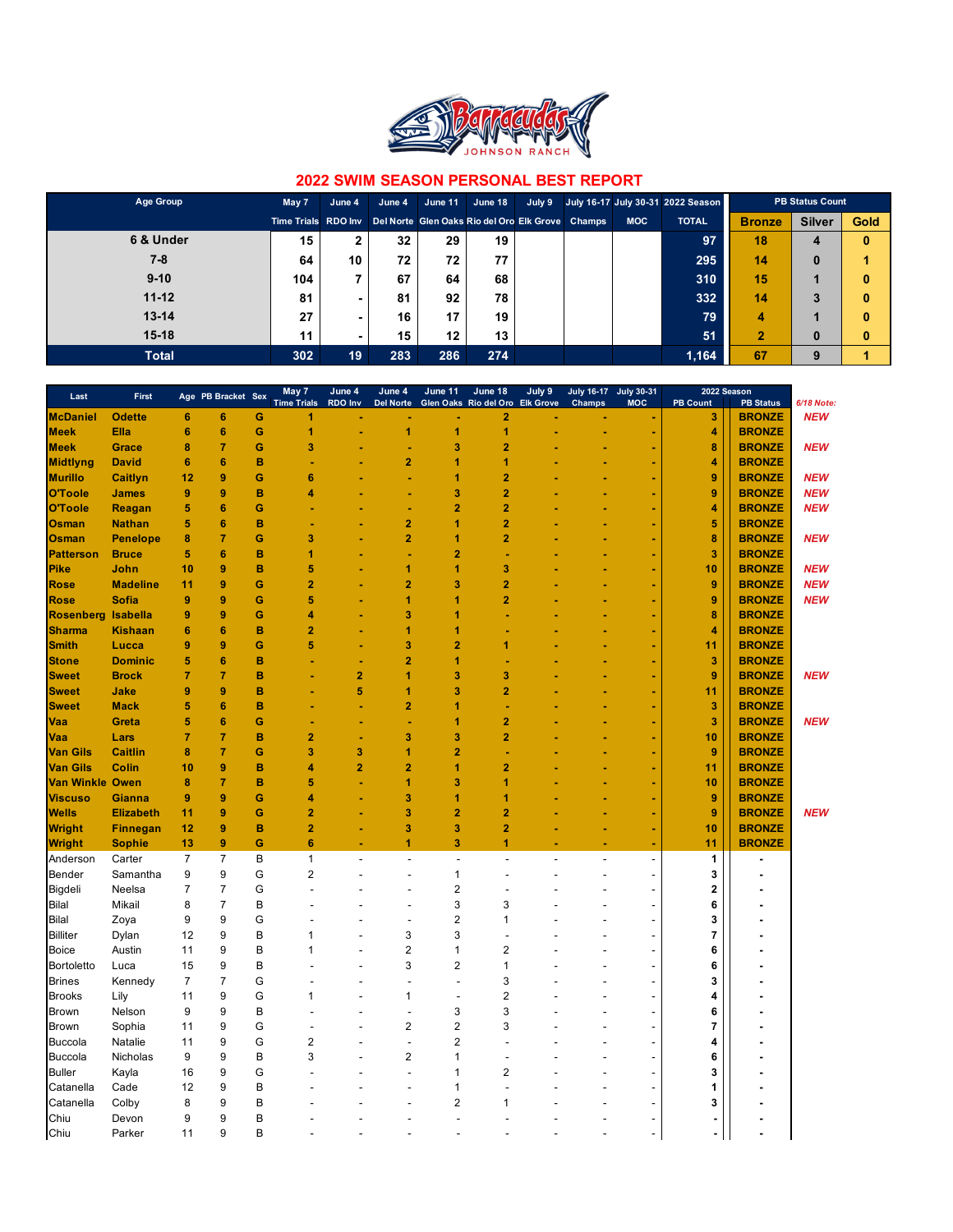

| Age Group    | May 7               | June 4 | June 4 | June 11 | June 18                                          | July 9 |            | July 16-17 July 30-31 2022 Season | <b>PB Status Count</b> |               |             |
|--------------|---------------------|--------|--------|---------|--------------------------------------------------|--------|------------|-----------------------------------|------------------------|---------------|-------------|
|              | Time Trials RDO Inv |        |        |         | Del Norte Glen Oaks Rio del Oro Elk Grove Champs |        | <b>MOC</b> | <b>TOTAL</b>                      | <b>Bronze</b>          | <b>Silver</b> | <b>Gold</b> |
| 6 & Under    | 15                  |        | 32     | 29      | 19                                               |        |            | 97                                | 18                     | 4             | $\bf{0}$    |
| 7-8          | 64                  | 10     | 72     | 72      | 77                                               |        |            | 295                               | 14                     | $\bf{0}$      |             |
| $9 - 10$     | 104                 |        | 67     | 64      | 68                                               |        |            | 310                               | 15                     |               | $\bf{0}$    |
| $11 - 12$    | 81                  | -      | 81     | 92      | 78                                               |        |            | 332                               | 14                     | 3             | $\bf{0}$    |
| $13 - 14$    | 27                  |        | 16     | 17      | 19                                               |        |            | 79                                | 4                      |               | $\bf{0}$    |
| $15-18$      | 11                  |        | 15     | $12 \,$ | 13                                               |        |            | 51                                | $\overline{2}$         | $\bf{0}$      | $\bf{0}$    |
| <b>Total</b> | 302                 | 19     | 283    | 286     | 274                                              |        |            | 1,164                             | 67                     | 9             |             |

| Last       | First       |                | Age PB Bracket Sex |   | May 7                   | June 4         | June 4           | June 11                 | June 18                         | July 9 |        | July 16-17 July 30-31    |                         | 2022 Season      |            |
|------------|-------------|----------------|--------------------|---|-------------------------|----------------|------------------|-------------------------|---------------------------------|--------|--------|--------------------------|-------------------------|------------------|------------|
| Chiu       | Sierra      | $\overline{7}$ | 7                  | G | <b>Time Trials</b>      | RDO Inv        | <b>Del Norte</b> |                         | Glen Oaks Rio del Oro Elk Grove |        | Champs | <b>MOC</b>               | <b>PB Count</b>         | <b>PB Status</b> | 6/18 Note: |
| Coombe     | Brooklyn    | 7              | $\overline{7}$     | G | $\overline{a}$          | $\overline{a}$ | 3                | $\overline{c}$          | $\overline{a}$                  |        |        |                          | 5                       | $\blacksquare$   |            |
| Cory       | Ella        | 9              | 9                  | G | $\overline{c}$          | L,             | $\overline{c}$   | 1                       | $\overline{\mathbf{c}}$         |        |        |                          | 7                       |                  |            |
|            |             |                | 6                  | G |                         |                | $\mathbf{1}$     |                         | l,                              |        |        | $\overline{a}$           |                         |                  |            |
| Cristando  | Ruby        | 6              | $\overline{7}$     | B |                         | L,             | 1                |                         |                                 |        |        |                          | 1                       |                  |            |
| Crooks     | Kyson       | 8              |                    |   | 3                       |                | Ĭ.               |                         | 2<br>l,                         |        |        | $\overline{\phantom{a}}$ | 3                       |                  |            |
| Cukjati    | Marina      | 14             | 9                  | G |                         |                |                  | 1                       |                                 |        |        | ÷,                       | 4                       |                  |            |
| Decina     | Isla        | 7              | $\overline{7}$     | G | $\overline{\mathbf{c}}$ |                | ٠                | 1                       | $\overline{\mathbf{c}}$<br>3    |        |        | $\overline{\phantom{a}}$ | 5                       |                  |            |
| DeLany     | Keira       | 9              | 9                  | G |                         |                | $\overline{2}$   | $\overline{c}$          | 1                               |        |        | $\overline{a}$           | $\overline{7}$          |                  |            |
| Doherty    | Alec        | 8              | $\overline{7}$     | B | $\overline{\mathbf{c}}$ |                | Ĭ.               | 3                       |                                 |        |        | $\overline{a}$           | 6                       |                  |            |
| Doherty    | Connor      | 12             | 9                  | B |                         |                |                  | 3                       | 1                               |        |        | $\overline{a}$           | 4                       |                  |            |
| Donnelly   | Grace       | 12             | 9                  | G | 1                       |                | Ĭ.               | $\overline{\mathbf{c}}$ | $\overline{2}$                  |        |        | ٠                        | 5                       |                  |            |
| Donnelly   | Sara        | 16             | 9                  | G | 1                       |                | 1                | L,                      | $\overline{2}$                  |        |        | $\overline{\phantom{a}}$ | 4                       |                  |            |
| Elcock     | Charlotte   | 11             | 9                  | G |                         |                |                  | 3                       | 3                               |        |        | $\overline{\phantom{a}}$ | 6                       |                  |            |
| Elcock     | Erikson     | 9              | 9                  | B | 3                       |                | $\overline{2}$   | 2                       |                                 |        |        | $\overline{\phantom{a}}$ | 7                       |                  |            |
| Ellis      | Audrey      | 12             | 9                  | G |                         |                | $\overline{2}$   |                         |                                 |        |        | $\overline{\phantom{a}}$ | $\overline{\mathbf{2}}$ |                  |            |
| Foster     | Mckinley    | 11             | 9                  | G |                         |                | $\mathbf{1}$     | 2                       | 3                               |        |        | $\overline{\phantom{a}}$ | 6                       |                  |            |
| Galachyan  | Alec        | 9              | 9                  | B |                         |                | $\overline{2}$   | ä,                      | 3                               |        |        | $\overline{\phantom{a}}$ | 5                       |                  |            |
| Garcia     | Guillermo   | 8              | $\overline{7}$     | B |                         |                | $\overline{2}$   |                         |                                 |        |        |                          | $\overline{\mathbf{2}}$ |                  |            |
| Garcia     | Mateo       | 6              | 6                  | B |                         |                | 1                |                         |                                 |        |        | $\overline{\phantom{a}}$ | 1                       |                  |            |
| Gelfand    | Samuel      | $\overline{7}$ | $\overline{7}$     | B |                         |                | $\overline{2}$   | 1                       | 1                               |        |        | ÷                        | 4                       |                  |            |
| Geluk      | Lucy        | 12             | 9                  | G | 3                       | ٠              | $\mathbf{1}$     |                         | $\overline{2}$                  |        |        | ٠                        | 6                       |                  |            |
| Geluk      | Peter       | 12             | 9                  | B | $\overline{2}$          |                | 1                | 3                       | $\mathbf{1}$                    |        |        |                          | 7                       |                  |            |
| Giannoni   | Cooper      | 6              | 6                  | B |                         |                | $\mathbf{1}$     | 1                       |                                 |        |        | ٠                        | $\overline{\mathbf{2}}$ |                  |            |
| Giannoni   | Payton      | 8              | $\overline{7}$     | G |                         |                | ٠                | $\overline{c}$          | $\overline{\mathbf{c}}$         |        |        |                          | $\overline{\mathbf{4}}$ |                  |            |
| Gil        | Nicholas    | 11             | 9                  | B |                         |                | L,               | $\overline{\mathbf{c}}$ | J.                              |        |        | $\overline{\phantom{a}}$ | $\mathbf 2$             |                  |            |
| Goller     | Curt        | 16             | 9                  | B |                         |                | $\overline{2}$   | $\mathbf{1}$            | $\overline{2}$                  |        |        |                          | 5                       |                  |            |
| Gotwals    | Amelia      | 9              | 9                  | G | 1                       |                | $\overline{2}$   | 3                       | 1                               |        |        |                          | $\overline{7}$          |                  |            |
| Gracia     | Jack        | 8              | $\overline{7}$     | B |                         |                | $\mathbf{1}$     | $\overline{\mathbf{c}}$ | 3                               |        |        |                          | 6                       |                  |            |
| Gracia     | Madison     | $\overline{7}$ | $\overline{7}$     | G |                         |                | $\mathbf{1}$     | J.                      | $\overline{2}$                  |        |        |                          | 3                       |                  |            |
| Green      | Alexis      | 9              | 9                  | G |                         |                | $\overline{2}$   | 1                       | ä,                              |        |        |                          | 3                       |                  |            |
| Gurkin     | Isabella    | 14             | 9                  | G | $\overline{2}$          |                | J.               |                         |                                 |        |        |                          | $\overline{\mathbf{2}}$ |                  |            |
| Guzman     | Maximiliano | 10             | 9                  | B | $\overline{2}$          |                | $\overline{2}$   |                         | 1                               |        |        |                          | 5                       |                  |            |
| Hansen     | Emily       | 9              | 9                  | G | 3                       |                |                  |                         |                                 |        |        |                          | 3                       |                  |            |
| Hegedus    | Sienna      | 7              | $\overline{7}$     | G | 1                       |                |                  | 3                       | $\overline{2}$                  |        |        |                          | 6                       |                  |            |
| Hildebrand | Lainey      | 12             | 9                  | G |                         |                | $\overline{2}$   | 1                       | 1                               |        |        |                          | 4                       |                  |            |
| Hill       | Monica      | 8              | $\overline{7}$     | G | 3                       |                | 1                | 1                       | 1                               |        |        |                          | 6                       |                  |            |
| Hillesland | Rachel      | 9              | 9                  | G | $\overline{2}$          |                |                  |                         |                                 |        |        |                          | $\mathbf 2$             |                  |            |
| Hillesland | Sophie      | 9              | 9                  | G | 3                       |                |                  |                         | 1                               |        |        |                          | 4                       |                  |            |
| Ho         | Luke        | 9              | 9                  | B |                         |                | 3                | 1                       | $\overline{2}$                  |        |        |                          | 6                       |                  |            |
| Holmes     | Clay        | 10             | 9                  | B |                         |                | 3                |                         | $\mathbf{1}$                    |        |        |                          | 4                       |                  |            |
| Holmes     | Morgan      | 8              | $\overline{7}$     | G |                         |                | 1                |                         | $\overline{\mathbf{c}}$         |        |        | ÷,                       | 3                       |                  |            |
| Jones      | Noelle      | 10             | 9                  | G |                         |                |                  |                         | 3                               |        |        | $\overline{a}$           | 3                       |                  |            |
| kanz       | julian      | 13             | 9                  | B | 2                       |                | $\overline{c}$   |                         | 1                               |        |        | $\overline{a}$           | 5                       |                  |            |
|            | Sanaya      | 8              | $\overline{7}$     | G | 1                       |                | 3                |                         | $\overline{\mathbf{c}}$         |        |        |                          | 6                       |                  |            |
| Kaur       |             |                | 9                  | G | $\overline{c}$          |                | 1                |                         | $\mathbf{1}$                    |        |        | $\overline{a}$           | 4                       |                  |            |
| Kaur       | Suhana      | 10             | 9                  | G | $\overline{c}$          |                |                  |                         |                                 |        |        |                          |                         |                  |            |
| Kuchlenz   | Olivia      | 12             | 9                  |   |                         |                | 2                |                         |                                 |        |        |                          | 4                       |                  |            |
| Kumar      | Arjun       | 13             |                    | B |                         |                |                  |                         | 3                               |        |        |                          | 3                       |                  |            |
| Kumar      | Kiran       | 11             | 9                  | B | 1                       |                |                  | ä,                      | $\overline{2}$                  |        |        | $\overline{a}$           | 3                       |                  |            |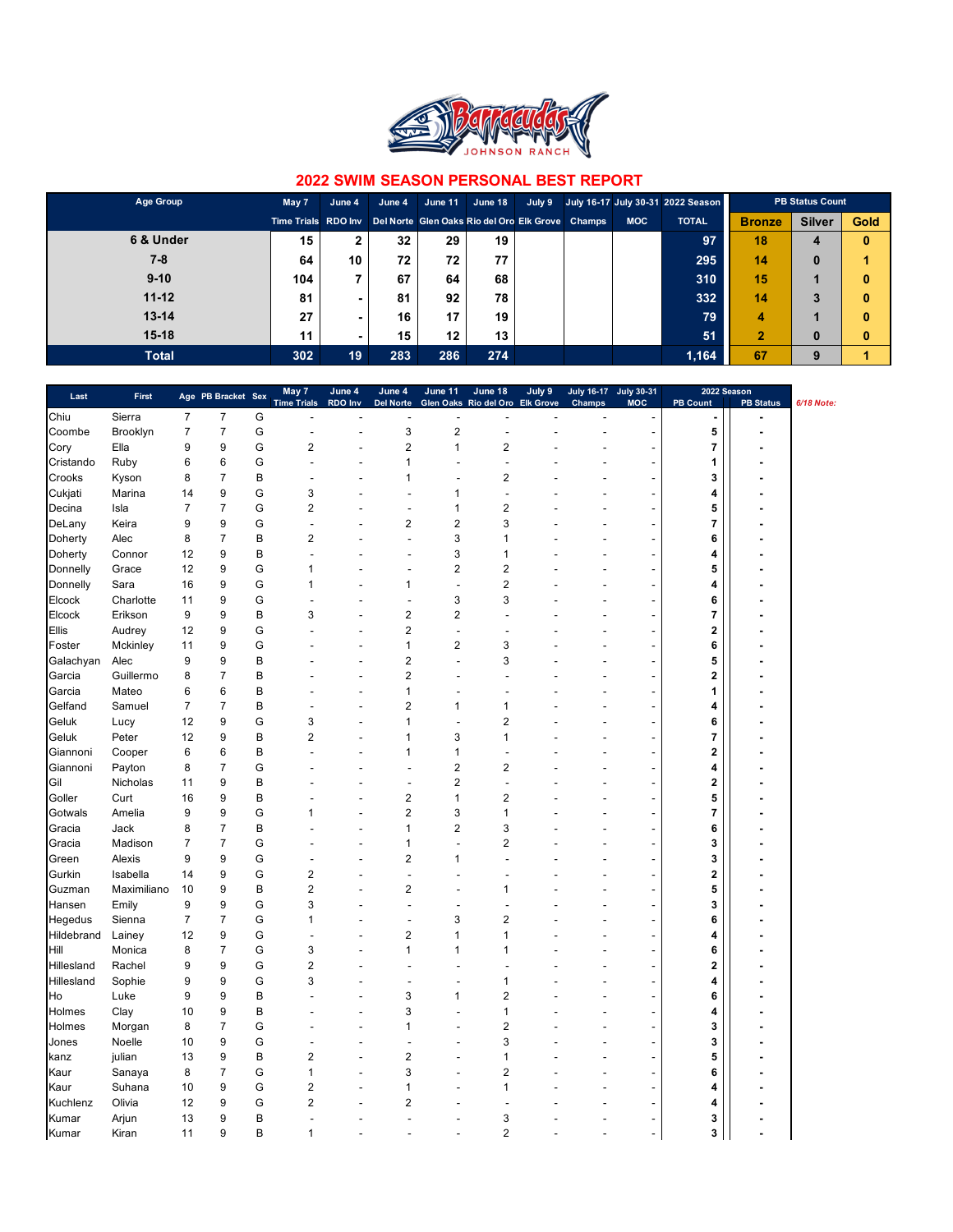

| Age Group    | May 7               | June 4 | June 4 | June 11 | June 18                                          | July 9 |            | July 16-17 July 30-31 2022 Season |                | <b>PB Status Count</b> |             |
|--------------|---------------------|--------|--------|---------|--------------------------------------------------|--------|------------|-----------------------------------|----------------|------------------------|-------------|
|              | Time Trials RDO Inv |        |        |         | Del Norte Glen Oaks Rio del Oro Elk Grove Champs |        | <b>MOC</b> | <b>TOTAL</b>                      | <b>Bronze</b>  | <b>Silver</b>          | <b>Gold</b> |
| 6 & Under    | 15                  |        | 32     | 29      | 19                                               |        |            | 97                                | 18             | 4                      | $\bf{0}$    |
| 7-8          | 64                  | 10     | 72     | 72      | 77                                               |        |            | 295                               | 14             | 0                      |             |
| $9 - 10$     | 104                 |        | 67     | 64      | 68                                               |        |            | 310                               | 15             |                        | $\bf{0}$    |
| $11 - 12$    | 81                  | -      | 81     | 92      | 78                                               |        |            | 332                               | 14             | 3                      | $\bf{0}$    |
| $13 - 14$    | 27                  |        | 16     | 17      | 19                                               |        |            | 79                                | 4              |                        | $\bf{0}$    |
| $15 - 18$    | 11                  |        | 15     | $12 \,$ | 13                                               |        |            | 51                                | $\overline{2}$ | $\bf{0}$               | $\bf{0}$    |
| <b>Total</b> | 302                 | 19     | 283    | 286     | 274                                              |        |            | 1,164                             | 67             | 9                      |             |

| Last       | First     |                | Age PB Bracket Sex |   | May 7                   | June 4         | June 4                  | June 11                 | June 18                 | July 9           | <b>July 16-17</b> | <b>July 30-31</b>        | 2022 Season     |                  |            |
|------------|-----------|----------------|--------------------|---|-------------------------|----------------|-------------------------|-------------------------|-------------------------|------------------|-------------------|--------------------------|-----------------|------------------|------------|
|            |           |                |                    |   | <b>Time Trials</b>      | RDO Inv        | <b>Del Norte</b>        | <b>Glen Oaks</b>        | Rio del Oro             | <b>Elk Grove</b> | Champs            | <b>MOC</b>               | <b>PB Count</b> | <b>PB Status</b> | 6/18 Note: |
| Kung       | Claire    | 12             | 9                  | G |                         | L              | 3                       | $\overline{\mathbf{c}}$ | $\overline{\mathbf{c}}$ |                  |                   |                          | 7               |                  |            |
| Kung       | Evan      | 11             | 9                  | B | Ē.                      | $\overline{a}$ | $\mathbf{1}$            | ÷,                      | $\mathbf{1}$            |                  |                   |                          | $\mathbf 2$     | ٠                |            |
| Lane       | Kyle      | 11             | 9                  | B | 1                       |                |                         | $\mathbf{1}$            | 1                       |                  |                   | $\overline{\phantom{a}}$ | 3               |                  |            |
| Lawrence   | Rockwell  | 8              | $\overline{7}$     | B |                         |                | 1                       | Ĭ.                      | 3                       |                  |                   |                          | 4               |                  |            |
| Lillis     | Thomas    | 11             | 9                  | B | 1                       |                | $\overline{a}$          | 3                       |                         |                  |                   |                          | 4               |                  |            |
| Lyfareff   | John      | 10             | 9                  | B | 3                       |                |                         | $\overline{2}$          | 1                       |                  |                   |                          | 6               |                  |            |
| Lyfareff   | Richard   | 8              | $\overline{7}$     | B | $\overline{2}$          |                | $\overline{2}$          | $\overline{2}$          |                         |                  |                   |                          | 6               |                  |            |
| Lyfareff   | Robert    | 10             | 9                  | B | 3                       |                | $\overline{2}$          | $\overline{2}$          |                         |                  |                   |                          | $\overline{7}$  |                  |            |
| Marchuk    | Caleb     | 12             | 9                  | B | 1                       |                |                         | Ĭ.                      | $\overline{2}$          |                  |                   | $\overline{a}$           | 3               |                  |            |
| Midtlyng   | Ava       | 10             | 9                  | G |                         |                |                         | 3                       | 1                       |                  |                   |                          | 4               |                  |            |
| Midtlyng   | John      | 14             | 9                  | B |                         |                | $\overline{2}$          | Ĭ.                      | $\overline{2}$          |                  |                   | $\overline{\phantom{a}}$ | 4               |                  |            |
| Midtlyng   | Thomas    | 16             | 9                  | B |                         |                | 3                       | Ĭ.                      | 1                       |                  |                   | $\overline{\phantom{a}}$ | 4               |                  |            |
| Modeste    | Emery     | 7              | $\overline{7}$     | G |                         | Ĭ.             | 1                       | 1                       | 1                       |                  |                   | $\overline{a}$           | 3               |                  |            |
| Mothersell | Madeline  | 11             | 9                  | G | $\overline{2}$          |                | 3                       | $\overline{\mathbf{c}}$ |                         |                  |                   | $\overline{\phantom{a}}$ | 7               |                  |            |
| Motz       | Devin     | 7              | $\overline{7}$     | B |                         |                | 3                       | Ĭ.                      | $\overline{2}$          |                  |                   | $\overline{\phantom{a}}$ | 5               |                  |            |
| Nakamura   | Amelie    | 5              | $\,6$              | G |                         |                |                         | 1                       | 1                       |                  |                   | $\overline{\phantom{a}}$ | 2               |                  |            |
| Notley     | Hazel     | 12             | 9                  | G | 3                       |                | Ĭ.                      | $\overline{\mathbf{c}}$ | 1                       |                  |                   | $\overline{\phantom{a}}$ | 6               |                  |            |
| O'Toole    | Grace     | 7              | $\overline{7}$     | G | 1                       |                |                         | 3                       | 1                       |                  |                   | $\overline{\phantom{a}}$ | 5               |                  |            |
| Oldemeyer  | Avery     | 14             | 9                  | G | $\overline{2}$          |                | ٠                       | ä,                      | $\overline{2}$          |                  |                   | $\overline{\phantom{a}}$ | 4               |                  |            |
| Oldemeyer  | Blake     | 11             | 9                  | G | 1                       |                | 3                       | ٠                       | 3                       |                  |                   | $\overline{\phantom{a}}$ | 7               |                  |            |
| Overman    | Madeline  | $\overline{7}$ | $\overline{7}$     | G |                         | Ĭ.             | 1                       | 3                       | 1                       |                  |                   | $\overline{\phantom{a}}$ | 5               |                  |            |
| Papas      | Andreas   | 9              | 9                  | B |                         |                | 2                       | ÷.                      | $\overline{2}$          |                  |                   |                          | 4               |                  |            |
| Papas      | Elia      | 7              | $\overline{7}$     | G |                         |                | $\mathbf{1}$            | ٠                       |                         |                  |                   | $\overline{\phantom{a}}$ | 1               |                  |            |
| Pentrack   | Andrew    | 12             | 9                  | B |                         |                |                         | 3                       | $\overline{2}$          |                  |                   |                          | 5               |                  |            |
| Pham       | Charlotte | 9              | 9                  | G | 3                       |                | $\mathbf{1}$            |                         | $\overline{2}$          |                  |                   | ÷.                       | 6               |                  |            |
| Pham       | Layla     | 9              | 9                  | G | 1                       |                |                         |                         | $\overline{2}$          |                  |                   |                          | 3               |                  |            |
| Quinlan    | Lenyn     | 10             | 9                  | G |                         |                | $\overline{2}$          |                         |                         |                  |                   |                          | 2               |                  |            |
| Randy      | Selah     | 6              | 6                  | G |                         |                | 1                       | 1                       |                         |                  |                   |                          | 2               |                  |            |
| randy      | sequoia   | 9              | 9                  | G |                         |                | 3                       | 3                       |                         |                  |                   |                          | 6               |                  |            |
|            |           | 8              | $\overline{7}$     | G |                         |                | $\overline{2}$          | $\overline{2}$          |                         |                  |                   |                          | 4               |                  |            |
| randy      | sierra    | 11             | 9                  | G | $\overline{2}$          |                | $\overline{2}$          | $\mathbf{1}$            |                         |                  |                   |                          | 6               |                  |            |
| Reynolds   | Kayla     |                |                    |   |                         |                |                         |                         | 1<br>$\overline{2}$     |                  |                   |                          |                 |                  |            |
| Roberts    | Eli       | 14             | 9                  | B |                         |                | Ĭ.                      | 3                       |                         |                  |                   |                          | 5               |                  |            |
| Rose       | Abby      | 7              | $\overline{7}$     | G | 2                       |                | $\overline{\mathbf{c}}$ | $\overline{c}$          |                         |                  |                   |                          | 6               |                  |            |
| Rosenberg  | Mason     | 7              | $\overline{7}$     | B | $\overline{c}$          |                | $\overline{c}$          | Ĭ.                      | 1                       |                  |                   |                          | 5               |                  |            |
| Rowe       | Caelan    | 11             | 9                  | B | 1                       |                | 3                       |                         | 3                       |                  |                   |                          | 7               |                  |            |
| Sekhon     | Chiraag   | 10             | 9                  | B | 3                       |                |                         |                         |                         |                  |                   |                          | 3               |                  |            |
| Sekhon     | Nikki     | 9              | 9                  | G | $\overline{\mathbf{c}}$ |                |                         |                         | 1                       |                  |                   |                          | 3               |                  |            |
| Sekhon     | Tej       | 10             | 9                  | B | 3                       |                |                         |                         | $\overline{\mathbf{c}}$ |                  |                   |                          | 5               |                  |            |
| Sharma     | Keshav    | 10             | 9                  | B | 3                       |                |                         |                         | 1                       |                  |                   |                          | 4               |                  |            |
| Sharma     | Krish     | 11             | 9                  | B |                         |                | 1                       |                         |                         |                  |                   | $\overline{\phantom{a}}$ | 1               |                  |            |
| Sharma     | Rohan     | 8              | $\overline{7}$     | B | 1                       | Ĭ.             | 1                       | ä,                      | 2                       |                  |                   | $\overline{\phantom{a}}$ | 4               |                  |            |
| Slevin     | Alexandra | 8              | $\overline{7}$     | G |                         | Ĭ.             | 2                       | $\overline{c}$          |                         |                  |                   | $\overline{a}$           | 4               |                  |            |
| Slevin     | Sofia     | 9              | 9                  | G |                         |                | $\overline{c}$          | $\overline{a}$          |                         |                  |                   | $\overline{\phantom{a}}$ | 2               |                  |            |
| Smith      | Crosby    | 8              | $\overline{7}$     | G |                         |                | 3                       | $\overline{\mathbf{c}}$ |                         |                  |                   | $\overline{\phantom{a}}$ | 5               |                  |            |
| Smith      | Lucca     | 6              | 6                  | G |                         |                |                         | ä,                      |                         |                  |                   |                          |                 |                  |            |
| Stanton    | Lauren    | 15             | 9                  | G |                         |                | $\overline{2}$          | 1                       | $\overline{2}$          |                  |                   |                          | 5               |                  |            |
| Sweetnam   | Lucas     | $\overline{7}$ | $\overline{7}$     | B |                         |                | L,                      | ۰                       | 3                       |                  |                   | $\overline{\phantom{a}}$ | 3               |                  |            |
| Taylor     | Emma      | 8              | $\overline{7}$     | G | $\overline{2}$          |                | 1                       |                         | 1                       |                  |                   |                          | 4               |                  |            |